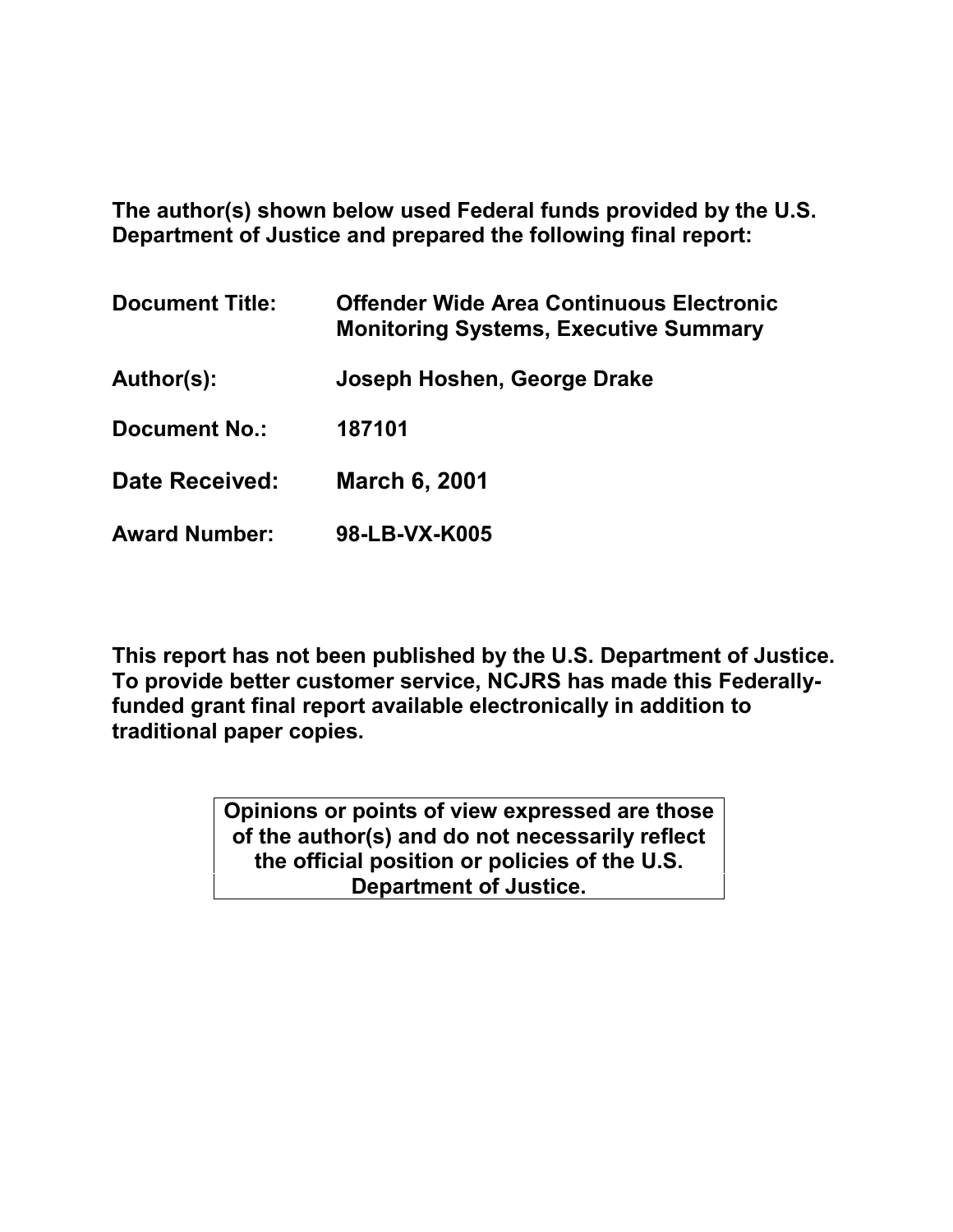## **Offender Wide Area Continuous Electronic Monitoring Systems Award** Number: 98-LB-VX-KO05

## **Executive Summary**

an a chuid ann an 1970.<br>Bha ann an 1970 an 1970 an 1970 an 1970 an 1970.<br>Bha ann an 1970 an 1970 an 1970 an 1970.

 $15710$ 

Joseph Hoshen', Lucent Technologies George Drake', New Mexico Corrections Department

This report focuses on technical, theoretical and computational problems associated with wide-area continuous electronic monitoring of offenders. Such systems are also known also as second generation offender monitoring systems. Unlike second generation systems, first generation offender monitoring systems have had major drawbacks because their technology is not adequate to track the individuals, other than when they are in their home or place of employment. By providing continuous monitoring. it will be possible to tighten the supervision of parolees and probationers while increasing the level of public safety. This could potentially save  $signification: cost through reduction of the number of criminals in the prison system.$ 

This project has been motivated by:

1. The need for an appropriate system to enable corrections officers to continuously monitor location of offenders and receive timely emergency situation alerts.

2. Identifying Radio Frequency (RF) location methods that could be applied for second generation offender monitoring systems.

*3.* Investigation of the effects of reflected signal on the solutions to the positioning problem.

**Work** in these areas has linkage with several of the NIJ's strategic initiatives as described in the document "NU Research Plan, 1995-1996," for example:

monitoring offender "exclusion zones" which could include the stalker victim's residence and schools or play areas. among others; *Reduce violent crime:* Potential to increase the safety of stalker and child molester victims by

to high drug traffic areas; *Reduce drug* & *alcohol related crime:* Potential to monitor and thereby reduce offender visits

This document is a research report submitted to the U.S. Department of Justice. This report<br>has not been published by the Department. Opinions or points of view expressed are those<br>of the author(s) and do not necessarily r

<sup>\*</sup> Points of views in this report are those of the authors and do not necessarily represent the position of Lucent Technologies or the New Mexico Department of Corrections.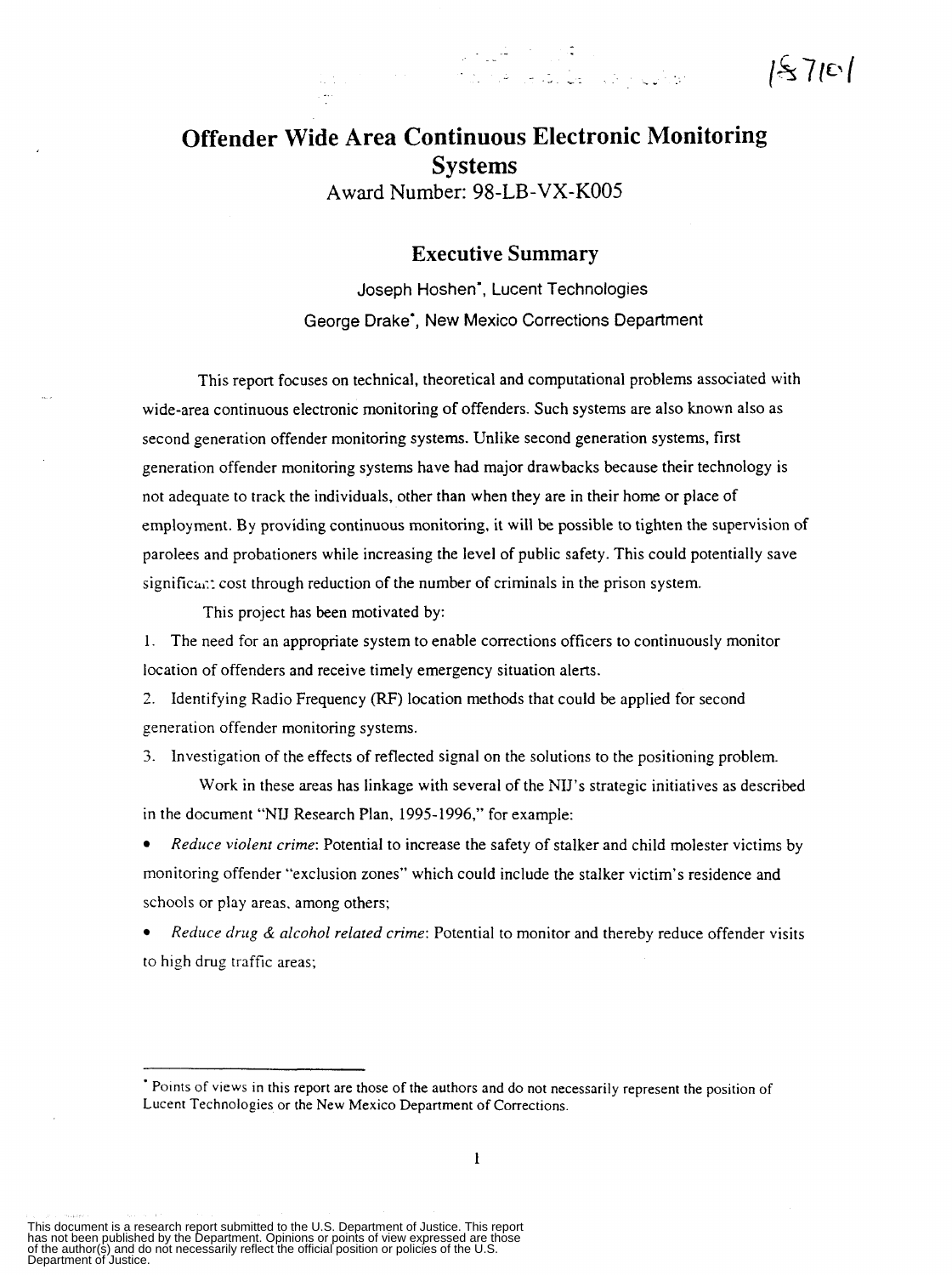whereabouts, they will be deterred from committing new crimes since their whereabouts will be know at all times, and the chances of their being caught are greatly increased; *Improve effectiveness of crime prevention programs:* By monitoring location of offenders'

*Improve law enforcement and the criminal justice system:* By keeping records of the whereabouts of offenders at specific times, police will be able to rapidly identify suspects of a crime by review of these records, and evidence for prosecution to validate a suspect's alibi will be readily available.

Emerging geolocation technologies could significantly improve the effectiveness of offender monitoring and reduce the overall cosi to the correctional system. *Idenrib new geolocation technologies for Law Enforcement* & *criminal justice system:* 

In early 1996 at the time when this study was proposed, continuous wide area offender monitoring was only a concept. **A** February 1995 IEEE Spectrum magazine article, titled "Keeping tabs on criminals", by Hoshen et. al. describes the use of personal locator systems in the criminal justice area. In contrast to the restricted nature of first generation systems, second generation systems track offenders, which are equipped with tamper proof personal locator bracelets, continuously over a wide geographical area. The goal of second-generation systems is to verify that parolees and probationers comply with the place and time directives imposed on them by the corrections system. The directives specify where and when the offender should be and should not be during the day and night. For example, if the offender is a child molester, the offender is excluded from school areas. Similarly if the offender is a stalker, the offender is excluded from areas near the home and workplace of the victim.

To enable verification of corrections directive, the second-generation system continuously compares the position of the offender with database entries that define areas and times where the offender should or should not be present (inclusion and exclusion zones). These areas are usually defined in terms of polygons. If the offender violates the location and time directives stored in the database, the system alerts the appropriate corrections or law enforcement agencies. The system also alerts these agencies if the offender tempers with the locator device.

In 1997 two companies, Advanced Business Sciences **(ABS)** of Nebraska and Pro Tech Monitoring of Florida were the first to introduce GPS based continuous monitoring systems for criminal offenders. These systems are deployed among others, in some localities in Michigan, Minnesota, Florida, Colorado, Wisconsin, Pennsylvania, South Carolina, Arizona, Ohio, Texas and Nebraska. More recently BI Inc. the leading manufacturer of first generation offender tracking system began testing their version of GPS based system.

2

This document is a research report submitted to the U.S. Department of Justice. This report<br>has not been published by the Department. Opinions or points of view expressed are those<br>of the author(s) and do not necessarily r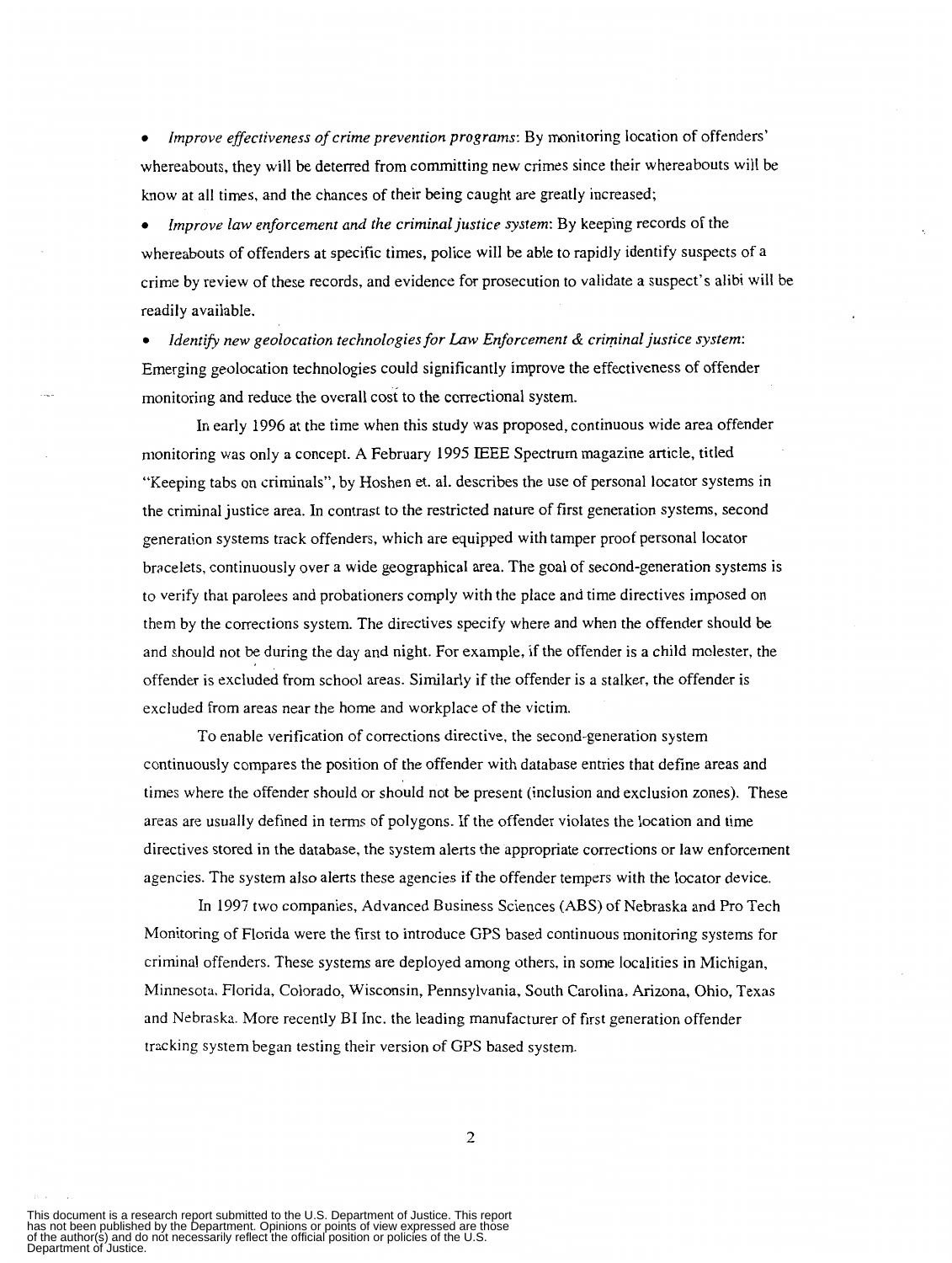To explore some of the underlying computational problems for second generation, a computer simulator was developed. The simulator employs a graphical display to show the whereabouts of monitored individuals. **It** enables the user to develop a database for a collection of monitored offenders by specifying in terms of polygons where they should and should not be at any given time. The user can also specify simulation scenario scripts where each scenario may include one or more participant. The participants are usually offenders. However, they could also be victims of stalkers and members of law enforcement. A script also specifies the movement of the participant at a given time. When the simulation is running, the movements of the participants are displayed on a graphical display. When a scenario creates a violation, such as an offender being in an exclusion zone, an alert is displayed on the screen indicating the violation. The simulator is provided with a sample of eight simulation scripts that include offenders violating inclusion and exclusion zones. The scripts also include simultaneous monitoring of multiple offenders, as well as monitoring of a stalker and its victim in two different scenarios.

The simulator was developed for the Microsoft's Windows operating system. It was written in Visual Basic version 6 using Access<sup>®</sup> database. It also uses map display nad manipulation software by PepperWhite Street. The simulator and its documentation are available on a CD-ROM. The wide availability of map handling software, such as PepperWhite, simplified and expedited the task of software development in this area. The simulator is to be shared with corrections officers to gain their ideas and feedback on the development of better requirements for second generation products.

In recent years, new geolocation technologies have emerged. These technologies are likely to have **a** significant positive effect on the developments of second generation systems. Most notably, wireless assisted Global Positioning System (GPS) holds much promise. Undoubtedly, it will help the current GPS second generation offender monitoring systems evolve to more efficient, reliable and cost effective systems. Assisted GPS, requires significantly less battery recharging than traditional GPS receivers. Furthermore, unlike traditional GPS receivers that function only in outdoors environment, assisted GPS receivers can operate in an indoors environment.

**A** driving force advancing geolocation technology has been the Federal Communication Commission (FCC) directive to provide E911 (Enhanced 911) services to the wireless telephone users in the US. These requirements mandate accuracy of 50-100 meters for 67% of the calls.

Though the focus of this report is on wide area offender monitoring systems, these systems should be considered in the context of similar systems. **A** general approach to

1

This document is a research report submitted to the U.S. Department of Justice. This report<br>has not been published by the Department. Opinions or points of view expressed are those<br>of the author(s) and do not necessarily r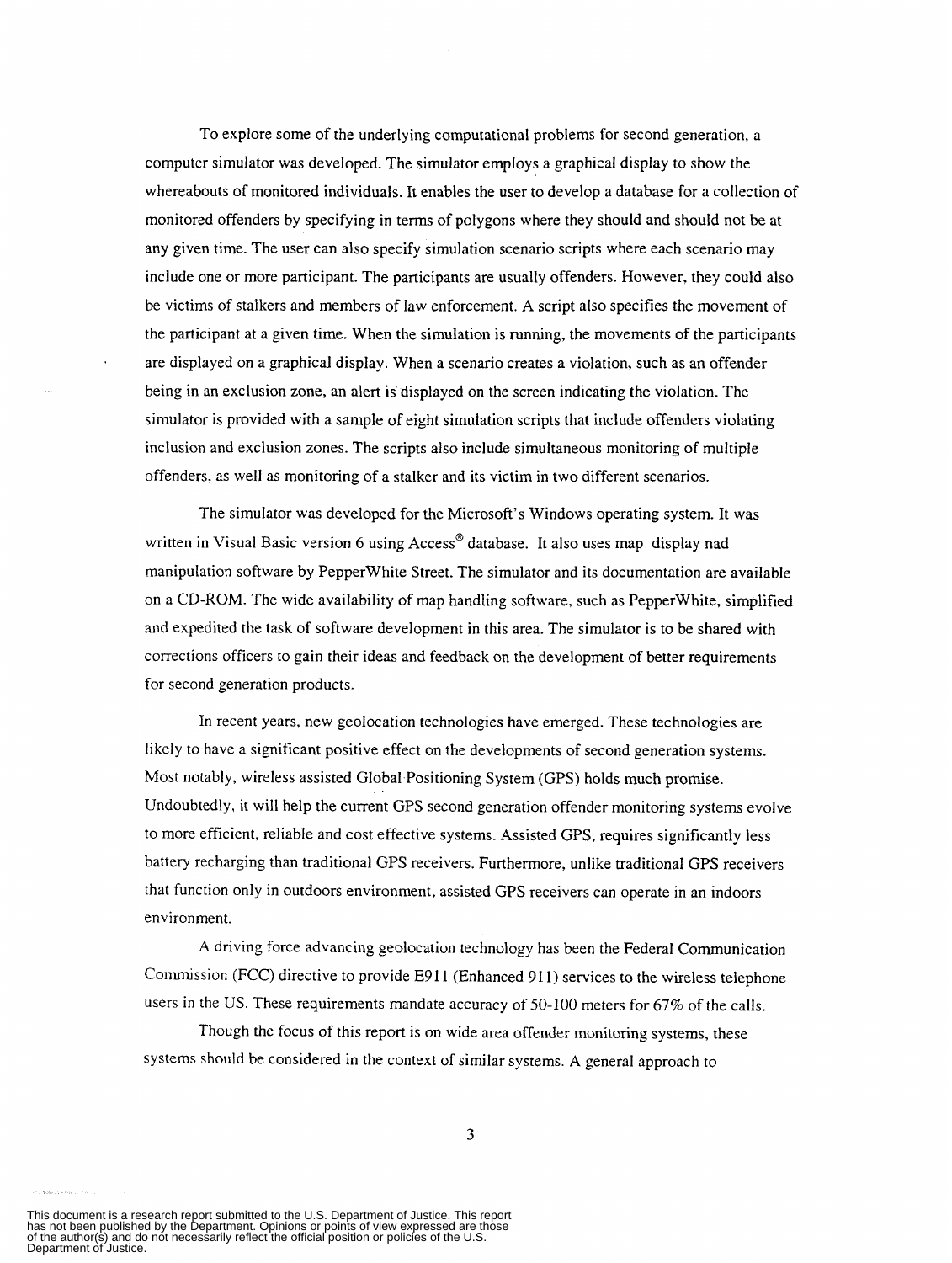geolocation services is likely benefit offender monitoring systems because it will allow sharing the cost of the infrastructure among the services. Location based commercial services for mentally handicapped elderly, children, tourist and security personnel have been commercialized in Japan since 1998. Similar services are likely to become available **in** the US towards the end of the year 2000. Building a special infrastructure for location based services is not necessary and would be expensive. Rather, the existing wireless cellular infrastructure and location capabilities developed for E9 **1** 1 service could be used for offender monitoring.

Wireless cellular services have been expanding in recent years. Because continuous offender monitoring would require extensive use of the network (each offender locator tag is likely to be polled every 3-5 minutes), using cellular voice channels could be expensive. One approach to handle this problem is that locator device would check and store the location data in the device. The device would transmit the location data once or twice a day using a cellular call. This could work for some offenders for which the system is interested in recording the compliance with the corrections' directives. However, such approach may not sufficient in enhancing public safety. Even if the system detects that the offender is in violation and try to alert the correctional or law enforcement agencies through a cellular call, the offender may be able to disable the locator before the locator makes the call. It could be several hours before the system becomes aware of the violation when the scheduled data download call is not received. Only a periodic polling of the locator could guaranty tampering detection within minutes.

An alternative to the use of wireless cellular voice channel calls is to use data packet calls. Data packet calls could provide real-time monitoring at reasonable cost. The cost of such calls does not depend on the duration of the call but rather on the amount of data transmitted. Early estimates suggest that the cost per poll would be about one cent per poll. So if it is assumed that the offender is polled every *3* minute, the daily cost of wireless connection would be about five dollars. Such data communication is now available through Cellular Digital Packet Data (CDPD) services. Unfortunately, CDPD services are not widely available throughout the US. In 2001, new third generation (3G) wireless services will be introduced. Data packet services, which are major features of the new 3G systems, could become more broadly available.

This report also provides geometrical analysis of reflected signals known also as multipath interference, a major contributor to location determination inaccuracy in urban-like areas. In such areas direct-line radio signal propagation may be obstructed and other indirect paths, generated by signal reflection, are established between transmitter and receiver. **It** has been shown that the direct signal GPS problems is related to two solutions of the ancient Problem of Apollonius, which is to draw an unknown circle touching three given circles. This report's

4

This document is a research report submitted to the U.S. Department of Justice. This report<br>has not been published by the Department. Opinions or points of view expressed are those<br>of the author(s) and do not necessarily r

--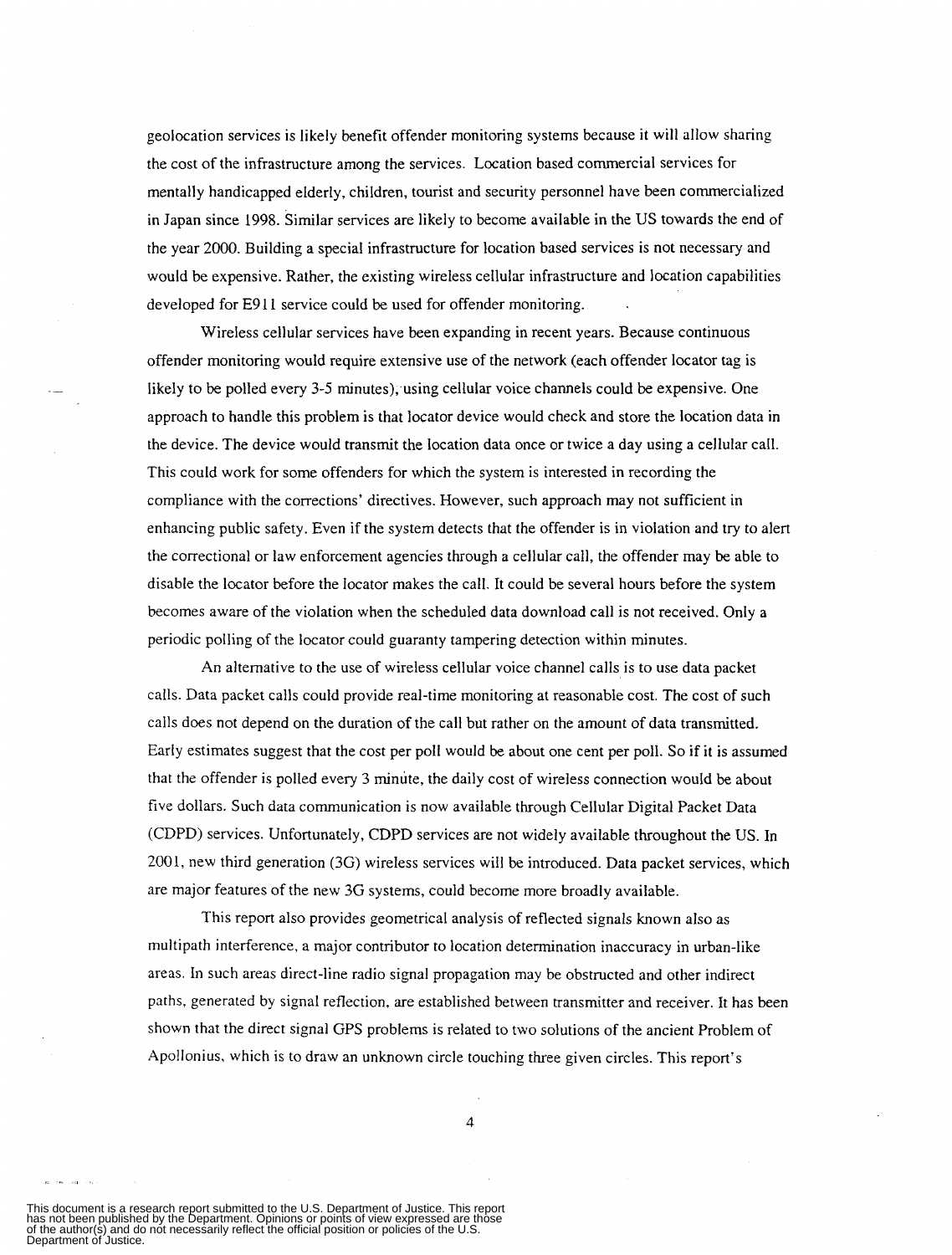appendix demonstrates that the entire I6 solutions of the problem of Apollonius can be related to the direct and indirect signals for the GPS problem. Unfortunately this theoretical relationship does not appear to have practical implication because of the geometry of the signal path under reflection is usually unknown.

In conclusion, we propose the following goals for second generation offender monitoring systems:

- 1. The system should be able to determine the offender position with accuracy of 50 meters 67% and 150 meters 95% of the time.
- **2.** The system should be able *to* track the position of offender within the specified accuracy at all locations that can be reached by wireless communication.
- 3. The geolocation information should by available to the system in real time.

.-

- **4.** The locator tag should be able to detect tampering and alert the monitoring center to such event.
- *5.* The locator device should be able to determine if it is out of communication range. If this happens, it should give the offender a distinct audible signal indicating to the offender to move to areas where the locator device can detect RF signals.

Though it is possible that the offender could disable the locator device before the device signals such a tampering event, the disabling of the device would have to destroy the ability of the device to transmit. In this case potential tampering would still be detected by the system because the monitoring center would not get responses from the device.

In 1995, Hoshen et. al. suggested in the IEEE Spectrum article that government support might be necessary to advance the technology required for the development of second generation systems. Yet, in light of recent advances in geolocation technology and wireless infrastructure such support is deemed unnecessary. An appropriate role for government in this area could be verification that emerging systems meet the basic requirements for providing reliable monitoring of offenders. Supporting trials by corrections agencies could be another important role for government. It could help in building confidence and gaining knowledge in operating these systems.

Exploiting the emerging infrastructures and geolocation technologies by the private sector is likely to lead to a fast track towards the development of new second generation offender monitoring services. Educating professionals, entrepreneurs and the general public of the potential commercial and social benefits in developing locator systems could stimulate this effort. To spread the knowledge in this area, **J.** Hoshen has collaborated with H. Koshima of the Locus

This document is a research report submitted to the U.S. Department of Justice. This report<br>has not been published by the Department. Opinions or points of view expressed are those<br>of the author(s) and do not necessarily r